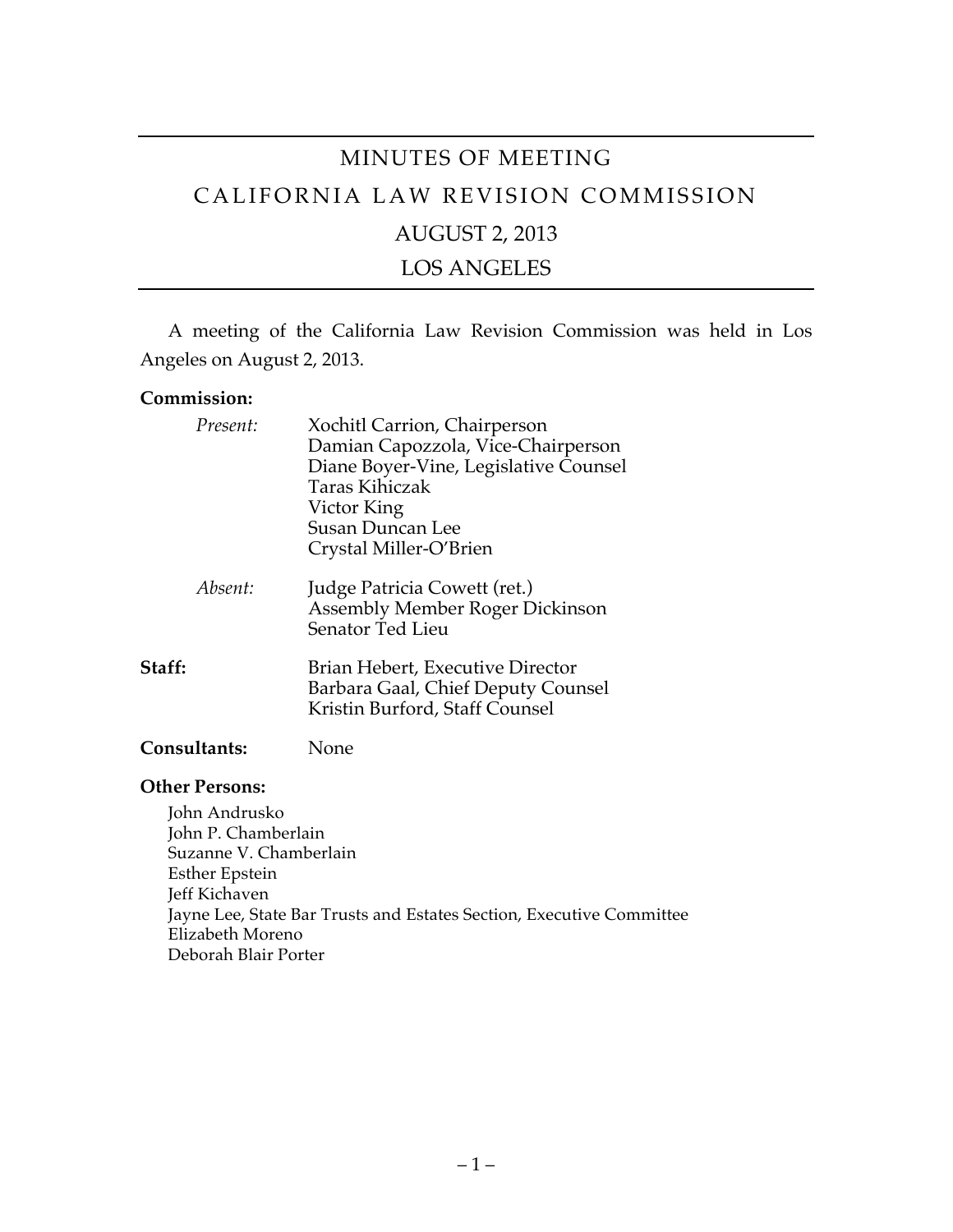| Study K-402 — Relationship Between Mediation Confidentiality and Attorney Malpractice and |  |
|-------------------------------------------------------------------------------------------|--|
|                                                                                           |  |
| Study L-750 — Uniform Adult Guardianship and Protective Proceedings Jurisdiction Act4     |  |
|                                                                                           |  |
|                                                                                           |  |

### 1 MINUTES OF JUNE 13, 2013, COMMISSION MEETING

2 The Commission approved the Minutes of the June 13, 2013, Commission 3 meeting as submitted by the staff.

#### 4 ADMINISTRATIVE MATTERS

### 5 **Report of Executive Director**

6 The Executive Director reported on the following matter:

 • Stanford Law School is launching a new program, the "Stanford Law & Public Policy Initiative." The purpose of the program is to provide faculty-supervised student-drafted policy reports to entities that would benefit from the input. Commission staff met with Professors Paul Brest and Michael Asimow to discuss the prospect of the program providing input on Commission studies.

13 **Election of Officers**

 The Commission considered Memorandum 2013-29, relating to the election of Commission officers. The Commission elected Damian Capozzola as Chairperson and Victor King as Vice Chairperson, for terms commencing September 1, 2013, and ending August 31, 2014.

- 18 LEGISLATIVE PROGRAM 19 The Commission considered Memorandum 2013-34 and its First Supplement, 20 reporting on the Commission's 2013 legislative program. The Commission made
- 21 the following decisions:
- 22 The Commission approved for publication all of the Comment 23 revisions set out in the First Supplement.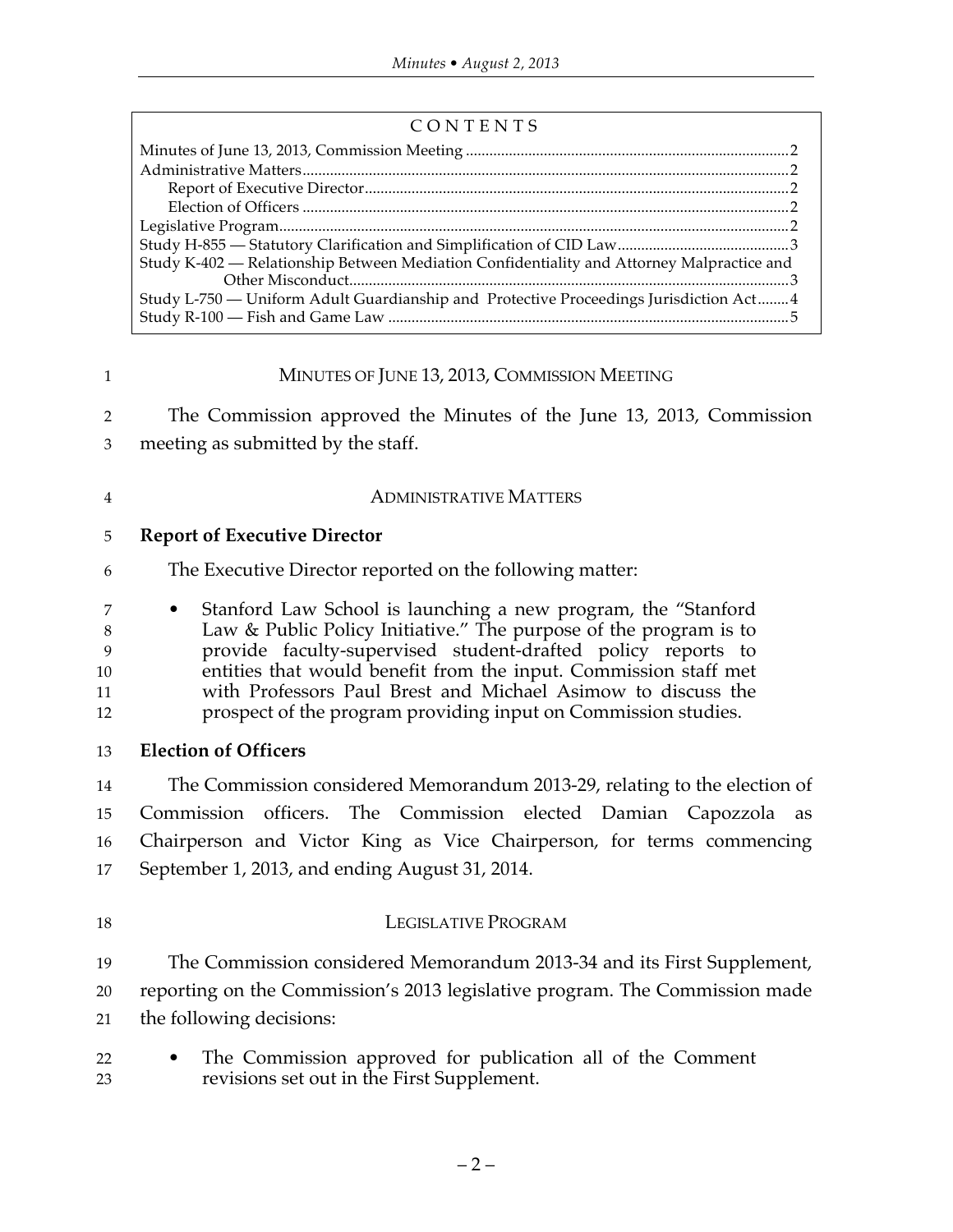• The Commission assented to the proposed amendments to Senate Bill 752 (Roth) that are discussed on pages 10-15 of the First Supplement.

STUDY H-855 — STATUTORY CLARIFICATION AND SIMPLIFICATION OF CID LAW

 The Commission considered Memorandum 2013-42, presenting a revised draft of the Commission's recommendation on *Statutory Clarification and Simplification of CID Law (Further Clean-Up Legislation)*. The Commission approved the draft as its final recommendation.

## STUDY K-402 — RELATIONSHIP BETWEEN MEDIATION CONFIDENTIALITY AND ATTORNEY MALPRACTICE AND OTHER MISCONDUCT

 The Commission considered Memorandum 2013-39 and its First and Second Supplements, addressing the relationship between mediation confidentiality and attorney malpractice and other misconduct. The Commission made the following decisions:

- The Commission will not define the precise scope of its study at this time. Comments on the proper scope of the study would be helpful. The staff should begin by focusing on attorney malpractice and other attorney misconduct, which is clearly within the scope intended by the Legislature in Assembly Concurrent Resolution 98 (Wagner & Gorell), 2012 Cal. Stat. res. ch. 108. The Commission may adjust the scope of the study as the study proceeds.
- The Commission expressed skepticism about the existence of true, scientifically-controlled data on matters such as how much attorney misconduct goes unpunished due to mediation confidentiality requirements and how a particular mediation confidentiality rule affects the use of mediation, the frankness of mediation communications, and settlement rates. To avoid conveying an unwarranted aura of authority, the Commission decided to use the term "information" rather than "data" to refer to pertinent statistics, views, and anecdotes. The Commission encourages interested persons to bring such information to its attention. The Commission will not delay its study to engage in, or await the results of, a systematic data gathering effort.
- The Commission will not select an expert adviser for this study.
- The staff's next memo will be a preliminary analysis of relevant policy interests relating to the intersection of mediation confidentiality and attorney misconduct. The memo will focus on identifying and discussing relevant considerations. The staff will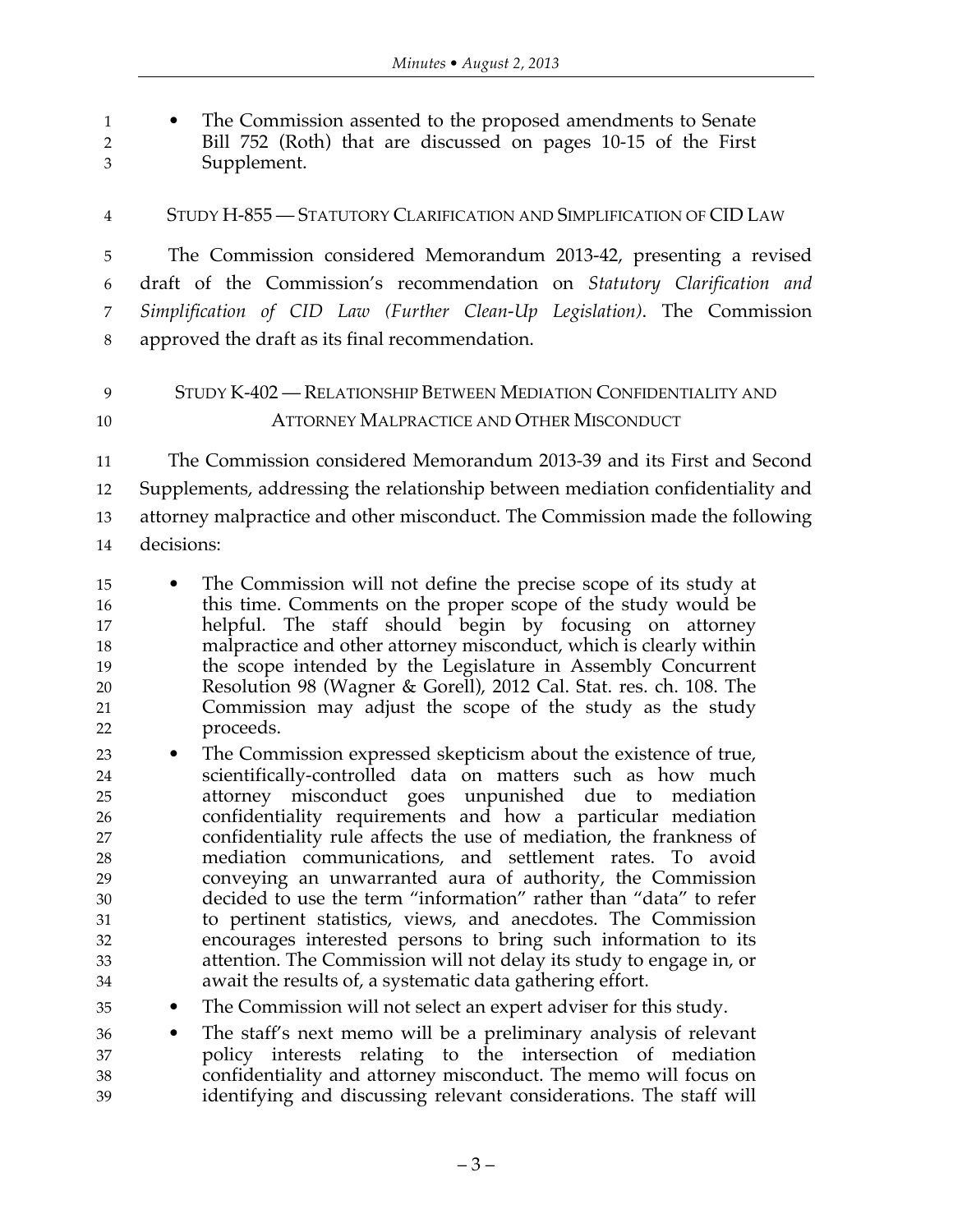| 1<br>$\overline{2}$                                                        | not attempt to weigh competing interests or recommend any<br>particular approach.                                                                                                                                                                                                                                                                                                                                                                                                                                                                                                                                                                                                                                                                                                                                                                                                               |
|----------------------------------------------------------------------------|-------------------------------------------------------------------------------------------------------------------------------------------------------------------------------------------------------------------------------------------------------------------------------------------------------------------------------------------------------------------------------------------------------------------------------------------------------------------------------------------------------------------------------------------------------------------------------------------------------------------------------------------------------------------------------------------------------------------------------------------------------------------------------------------------------------------------------------------------------------------------------------------------|
| 3                                                                          | STUDY L-750 — UNIFORM ADULT GUARDIANSHIP AND                                                                                                                                                                                                                                                                                                                                                                                                                                                                                                                                                                                                                                                                                                                                                                                                                                                    |
| 4                                                                          | PROTECTIVE PROCEEDINGS JURISDICTION ACT                                                                                                                                                                                                                                                                                                                                                                                                                                                                                                                                                                                                                                                                                                                                                                                                                                                         |
| 5                                                                          | The Commission considered Memorandum 2013-40, discussing changes that                                                                                                                                                                                                                                                                                                                                                                                                                                                                                                                                                                                                                                                                                                                                                                                                                           |
| 6                                                                          | other jurisdictions have made to Articles 1 and 2 of the Uniform Adult                                                                                                                                                                                                                                                                                                                                                                                                                                                                                                                                                                                                                                                                                                                                                                                                                          |
| 7                                                                          | Guardianship and Protective Proceedings Jurisdiction Act (UAGPPJA). (Future                                                                                                                                                                                                                                                                                                                                                                                                                                                                                                                                                                                                                                                                                                                                                                                                                     |
| 8                                                                          | memoranda will discuss changes made to the other articles of UAGPPJA.)                                                                                                                                                                                                                                                                                                                                                                                                                                                                                                                                                                                                                                                                                                                                                                                                                          |
| 9                                                                          | The Commission directed the staff to prepare further analysis of the following                                                                                                                                                                                                                                                                                                                                                                                                                                                                                                                                                                                                                                                                                                                                                                                                                  |
| 10                                                                         | changes made to UAGPPJA in other jurisdictions:                                                                                                                                                                                                                                                                                                                                                                                                                                                                                                                                                                                                                                                                                                                                                                                                                                                 |
| 11<br>12<br>13<br>14<br>15<br>16<br>17<br>18<br>19<br>20<br>21<br>22<br>23 | The change to Section 103 made in Maryland, which requires<br>courts to make a determination that a foreign country offer<br>substantive due process protections before treating that country as<br>a state under certain UAGPPJA provisions (as discussed on pages<br>8-9 of the memorandum). The staff's analysis of that change will<br>discuss the extent to which the issue has been addressed in other<br>uniform acts enacted in California.<br>The change to Section 206 made in Idaho, which expands one of<br>$\bullet$<br>the factors that a court must consider when determining whether it<br>is an appropriate forum. Specifically, Idaho modifies the factor<br>related to abuse, neglect, and exploitation to include situations<br>where there is <i>a reason to suspect</i> that abuse, neglect, or exploitation<br>has occurred (as discussed on page 23 of the memorandum). |
| 24<br>25<br>26<br>27<br>28                                                 | The change to Section 207 made in Connecticut, which adds<br>$\bullet$<br>medical examination expenses to the list of expenses that courts<br>are authorized to assess against a party that invoked the court's<br>jurisdiction through unjustifiable conduct (as discussed on page 24<br>of the memorandum).                                                                                                                                                                                                                                                                                                                                                                                                                                                                                                                                                                                   |
| 29<br>30<br>31<br>32                                                       | The change to Section 208 made in Ohio, which clarifies who is<br>responsible for providing notice to persons entitled to notice in the<br>respondent's home state (as discussed on page 26 of the<br>memorandum).                                                                                                                                                                                                                                                                                                                                                                                                                                                                                                                                                                                                                                                                              |
| 33                                                                         | The analysis described above will be presented when the Commission                                                                                                                                                                                                                                                                                                                                                                                                                                                                                                                                                                                                                                                                                                                                                                                                                              |
| 34                                                                         | considers public comments on the tentative recommendation on <i>Uniform Adult</i>                                                                                                                                                                                                                                                                                                                                                                                                                                                                                                                                                                                                                                                                                                                                                                                                               |

*Guardianship and Protective Proceedings Jurisdiction Act*.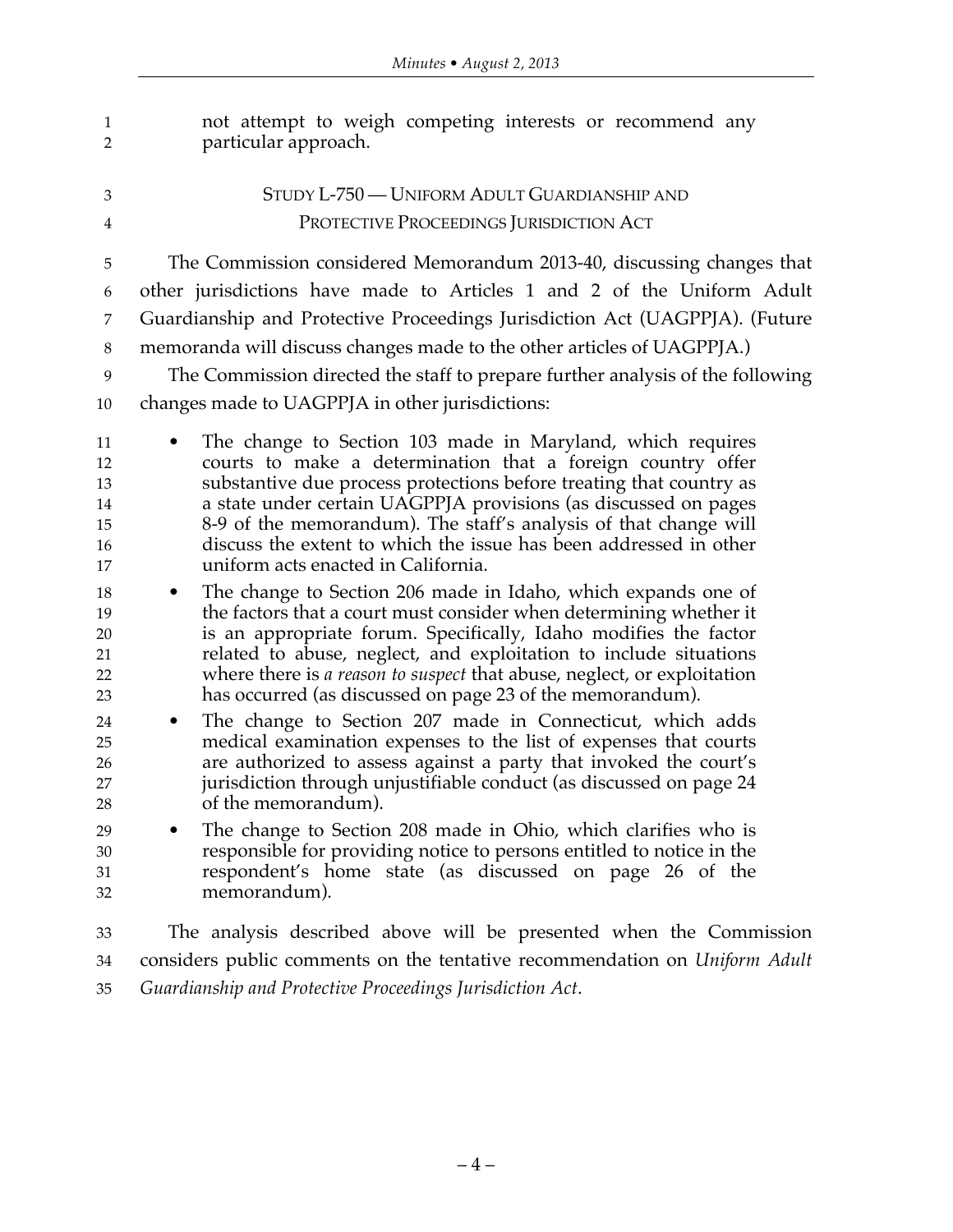**STUDY R-100** — FISH AND GAME LAW

The Commission considered Memorandum 2013-35, Memorandum 2013-36,

Memorandum 2013-37 and its First Supplement, and Memorandum 2013-38.

Those memoranda discuss the Commission's study of fish and game law.

## **Revisions to Proposed Division 2 (Administration)**

 The Commission considered Memorandum 2013-35 and made the following decisions:

- The Commission approved the draft revisions to proposed Fish and Wildlife Code Sections 50, 560, 1255, and 1310 (and their Comments), set out on pages 1, 2, and 4 of the memorandum.
- The Commission approved the draft revisions to proposed Fish and Wildlife Code Sections 1700-1895 (and their Comments), attached to the memorandum.
- The staff will not draft language to revise proposed Fish and Wildlife Code Section 575 until after the Commission receives input from the Fish and Game Commission on whether to preserve the distinction between "Article 1 Rulemaking" and all other rulemaking.

### **Finance**

 The Commission considered Memorandum 2013-36 and made the following decisions:

- The finance provisions of the proposed Fish and Wildlife Code should be organized as the staff recommended. General code-wide provisions should be consolidated in one location. Program- specific provisions should be distributed throughout the code, near the programs to which they relate.
- The Legislative Counsel's office will inform the staff of the results of its research into the effect of Proposition 26 (2010) on any recodified fee provisions.

 The Commission expressed its appreciation of William Stanger, a third-year student at U.C. Davis School of Law, for his assistance in the preparation of Memorandum 2013-36.

### **Law Enforcement**

 The Commission considered Memorandum 2013-37 and approved the attached draft. The Commission reaffirmed its prior decision that offense-specific penalty provisions should be distributed throughout the proposed Fish and